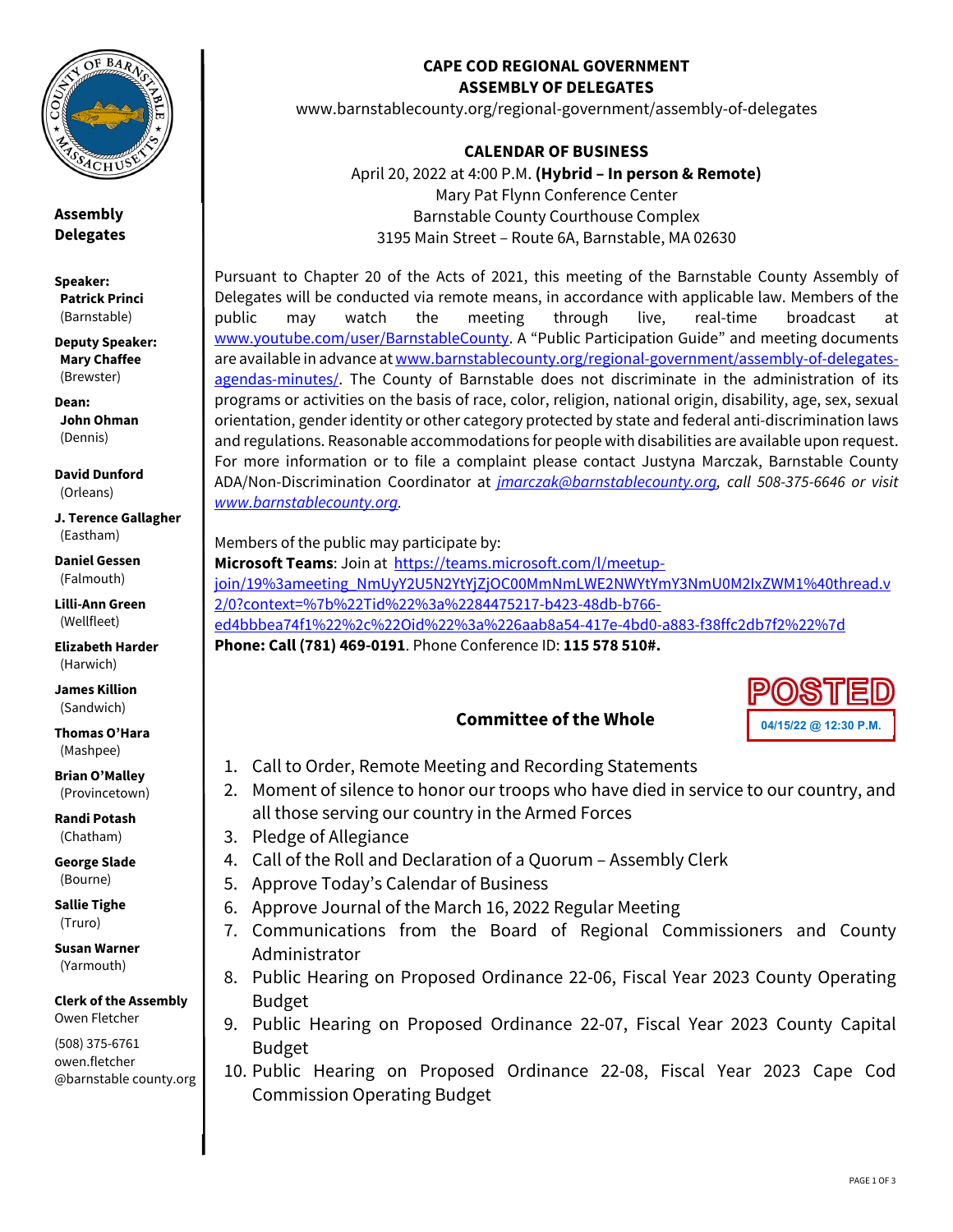

APRIL 20, 2022 4:00 P.M.

**Assembly Delegates** 

**Speaker: Patrick Princi** (Barnstable)

**Deputy Speaker: Mary Chaffee** (Brewster)

**Dean: John Ohman**  (Dennis)

**David Dunford**  (Orleans)

**J. Terence Gallagher**  (Eastham)

**Daniel Gessen**  (Falmouth)

**Lilli-Ann Green**  (Wellfleet)

**Elizabeth Harder**  (Harwich)

**James Killion**  (Sandwich)

**Thomas O'Hara**  (Mashpee)

**Brian O'Malley**  (Provincetown)

**Randi Potash**  (Chatham)

**George Slade**  (Bourne)

**Sallie Tighe**  (Truro)

**Susan Warner**  (Yarmouth)

**Clerk of the Assembly**  Owen Fletcher

(508) 375-6761 owen.fletcher @barnstable county.org

- 11. Public Hearing on Proposed Ordinance 22-09, Fiscal Year 2023 County Dredge Operating Budget
- 12. Public Hearing on Proposed Ordinance 22-10, To transfer funds to Fund 8099 to pay for ongoing licensed site professional contractual services, utilities, permits, filters, operation and maintenance for PFAS clean-up at the former fire training site, by making an appropriation for the Fiscal Year two-thousand and twenty-two, in the amount of \$622,785.00
- 13. Public Hearing on Proposed Ordinance 22-11, To allocate the amount of funds to be directly distributed to each town to be expended for such purposes from funds received by Barnstable County under the American Rescue Plan Act of 2021 (ARPA)
- 14. Public Hearing on Proposed Ordinance 22-12, to require towns in Barnstable County to apply for distributions from funds received under the American Rescue Plan Act of 2021 (ARPA) through the online County ARPA Application Portal and authorize the expenditure of \$617,664 for the purpose of managing and administering of those funds
- 15. Communications from Public Officials

16. Communications from Members of the Public

## **Standing Committee on Budget Review**

- 17. Presentations and Discussion on the Board of Regional Commissioners' Proposed Fiscal Year 2023 County Operating and Capital Budgets
	- a. Health & Environment
	- b. Human Services
	- c. Facilities
	- d. Children's Cove: Children's Advocacy Center
	- e. Information Technology

## **Assembly Convenes**

## *Please note that for any item listed in this section the Assembly of Delegates may take official action including votes.*

18. Committee Reports

- a. Standing Committee on Finance Meeting of April 13, 2022
- b. Standing Committee on Governmental Regulations Meeting of April 13, 2022
- c. Minutes of the Standing Committee on Governmental Regulations Meeting of April 13, 2022
- 19. Proposed Ordinance 22-11, To allocate the amount of funds to be directly distributed to each town to be expended for such purposes from funds received by Barnstable County under the American Rescue Plan Act of 2021 (ARPA)